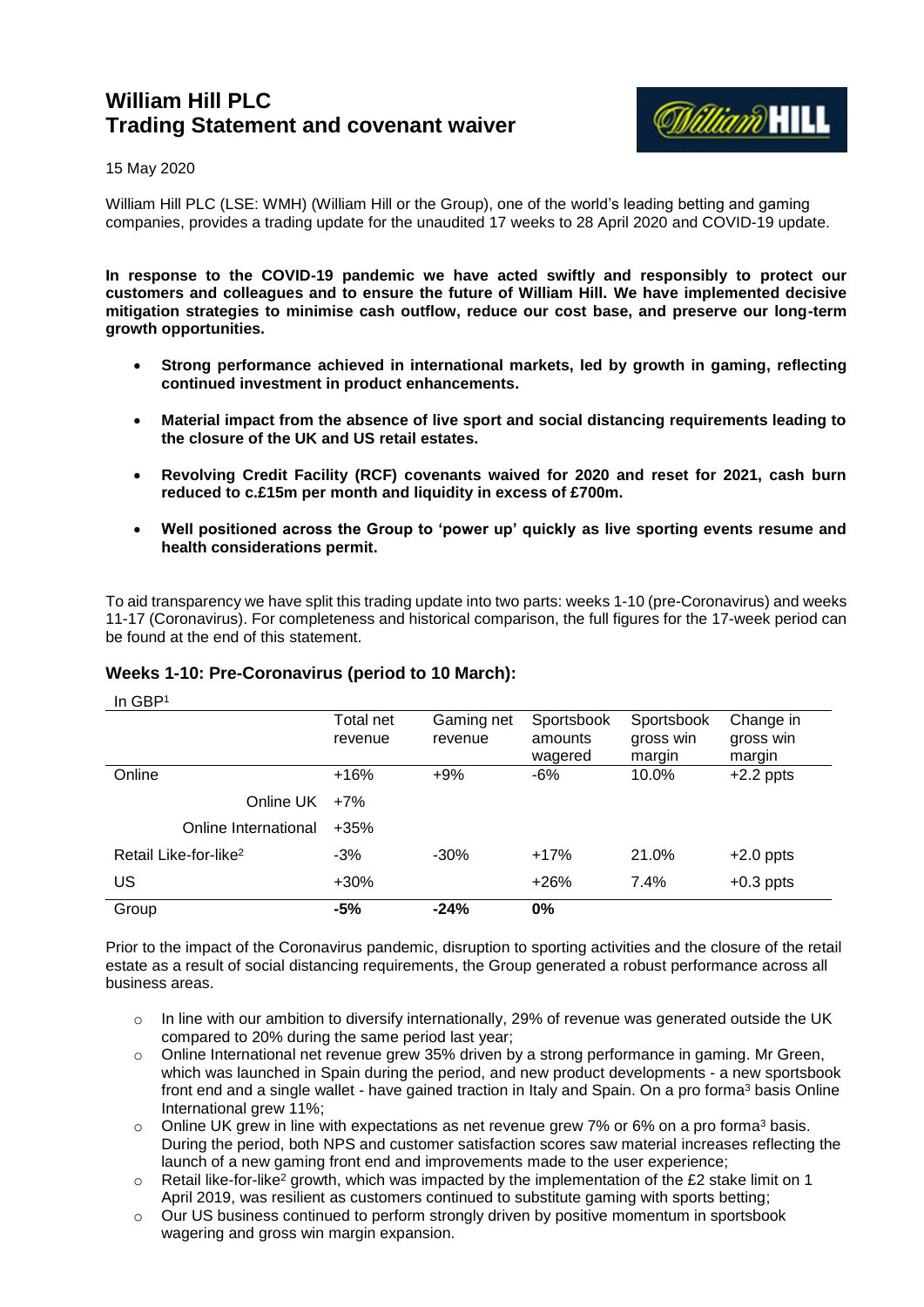# **Weeks 11-17: Coronavirus-impacted (period 11 March to 28 April):**

| v.<br>v.<br>ł<br>Ξ |
|--------------------|
|                    |

| .                                 | Total net<br>revenue | Gaming net<br>revenue | Sportsbook<br>amounts<br>wagered | Sportsbook<br>gross win<br>margin | Change in<br>gross win<br>margin |
|-----------------------------------|----------------------|-----------------------|----------------------------------|-----------------------------------|----------------------------------|
| Online                            | $-21%$               | $+6%$                 | -56%                             | 8.3%                              | $+0.1$ ppts                      |
| Online UK                         | $-33%$               |                       |                                  |                                   |                                  |
| Online International              | $+5%$                |                       |                                  |                                   |                                  |
| Retail Like-for-like <sup>2</sup> | $-85%$               | $-82%$                | -83%                             | 13.8%                             | $-4.8$ ppts                      |
| US                                | $-90%$               |                       | $-86%$                           | 5.4%                              | $-0.9$ ppts                      |
| Group                             | $-57%$               | $-33%$                | -70%                             |                                   |                                  |

 $\circ$  Online sports wagers declined although less than anticipated as our customers continued to place bets on alternative products such as table tennis and emerging market football;

- $\circ$  Online UK was materially impacted by the reduction in sporting activity with some substitution from sports betting into gaming;
- o Online International benefitted from continued strong growth in gaming, some substitution from sports betting and increasing traction from product developments launched late last year;
- o UK and US retail have been effectively closed for the period;
- $\circ$  In the US, where we offer online sports betting in four states, we continued to take wagers on alternative activities. Product development has accelerated throughout the period and we will be launching online casino in the second half of the year.

During this time all of our shop colleagues have been furloughed and we are topping up payments to ensure they receive 100% of their pay.

## **Mitigating activities, financial position and bank covenants**

Given the absence of live sports content and social distancing requirements across our major geographies, we took decisive action as the COVID-19 pandemic unfolded to reduce cash outflow and operating costs, retain liquidity and secure financial flexibility.

We have reduced monthly cash outflow to c.£15m through the following actions:

- o Reducing staff costs by deferring recruitment, cancelling salary increases and all bonus payments and incentive schemes for 2020, furloughing employees and utilising government support schemes, including business rate relief;
- o A reduction in marketing spend;
- o Thoughtful supplier management including cost deferrals and reductions.

At the end of the reporting period the Group's unrestricted liquidity was in excess of £700m. As the COVID-19 pandemic began to unfold, RCF facilities totalling £425m were fully drawn down to maximise liquidity and a number of strategies were implemented to retain cash within the business:

- o The suspension of dividend payments until further notice;
- o The deferral of non-essential capital expenditure;
- o Rigorous working capital management.

In order to provide maximum financial flexibility for the Group through this challenging period, we are pleased to have agreed a covenant waiver with our lending group of banks:

- o A covenant waiver has been granted up to and including December 2020;
- $\circ$  Thereafter, the net debt covenant has been amended to 4.5x in June 2021 and 4.0x in December 2021, returning to 3.5x in June 2022.

We conclude the period in a strong financial position with significant headroom. The outstanding amount on the 2020 bond of £203m is scheduled for repayment in June and we have ensured that capital expenditure related to growth opportunities has been preserved, enabling us to press ahead with our plans to grow the US business and continue to develop our product. In collaboration with our partners, suppliers and colleagues, we have ensured the business is positioned to bounce back quickly and strongly when conditions return to normal.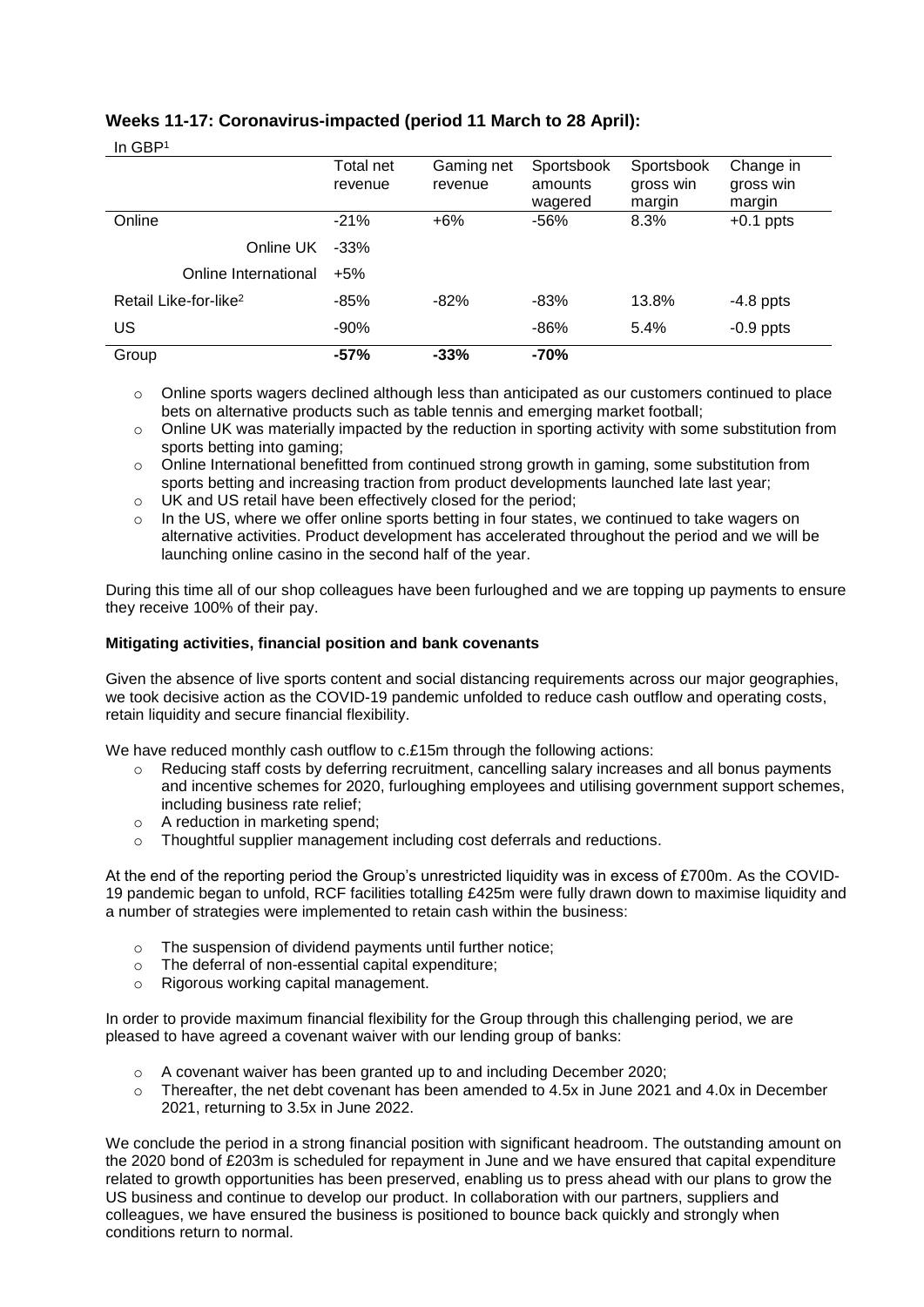## **Customer protection and regulatory activity**

We acted early to undertake additional safer gambling measures, including a six-fold increase in the volume of responsible gambling messages sent to our customers. Where relevant we have implemented safer gambling 'guard rails' to ensure player safety and we will continue to take decisive action to protect our customers.

In the UK we are fully committed to adhering to the COVID-19 pledges put in place by the Betting and Gaming Council (BGC) on 27 March which build on the actions already made to safeguard our customers. We, along with the UK's other largest betting and gaming operators, voluntarily adopted the TV and radio gaming advertising ban which will remain in place until 5 June.

The UK credit card ban came into force on 14 April 2020 and we implemented the ban on time and in full. We saw no material drop off in deposits and we will be able to gauge the longer-term impact more accurately when sports betting resumes.

We welcome the Gambling Commission's publication of their research on 12 May 2020 which confirmed there was no evidence of an increase in problem gambling behaviours during the Covid-19 lockdown. The Gambling Commission also published formal guidance for online operators during lockdown and we will review the measures that we have already implemented against that guidance, to ensure we are taking sufficient action to protect our customers and are following that guidance.

Outside the UK, the regulatory environment remains fluid with a variety of measures adopted across Europe. We saw developments in Spain, Latvia and Sweden restricting advertising and proposing further consumer protection measures. We have also seen ongoing regulatory activity (both in licencing and payment processing) in Germany and The Netherlands.

We continue to keep a close watch on, and engage with, regulatory activity but clearly uncertainty remains in this area.

# **Scenario analysis**

As Government restrictions begin to relax and sporting events gradually recommence, we will continue to monitor developments closely. Our plan to 'power up' the business is designed to be flexible and responsive, with customer and colleague welfare our highest priority.

We are planning for a staged opening of the UK retail estate in the second half of 2020 and we are carefully monitoring developments across the US in the nine states where we have retail activities.

In our previous update on the 16 March 2020 we outlined a scenario where limited sporting activity until the Autumn, and one month of shop closures, would lead to a reduction in EBITDA of £100m to £110m. As a consequence of the COVID-19 mitigation activities, we are performing ahead of the initial scenario which now incorporates three months of shop closures.

Furthermore, each additional month of shop closures will now lead to a reduced EBITDA impact of £12m to £15m, assuming the continuation of Government support for furloughed workers, approximately half of the initial estimate of £25m to £30m.

In light of the limited visibility regarding the nature and duration of COVID-19 related restrictions, we are withdrawing all future guidance.

As attention turns to the resumption of sports activities, we note some encouraging recent updates:

- Football, which accounts for approximately half of Online UK sportsbook, is expected to recommence in May as the German Bundesliga returns to play behind closed doors;
- Horseracing, which contributes nearly a third of Online UK sportsbook, has resumed in France and is expected to return behind closed doors in the UK in June;
- While this is clearly an evolving situation, there are positive signs that some sports organisations are considering the resumption of live sports behind closed doors as early as this summer.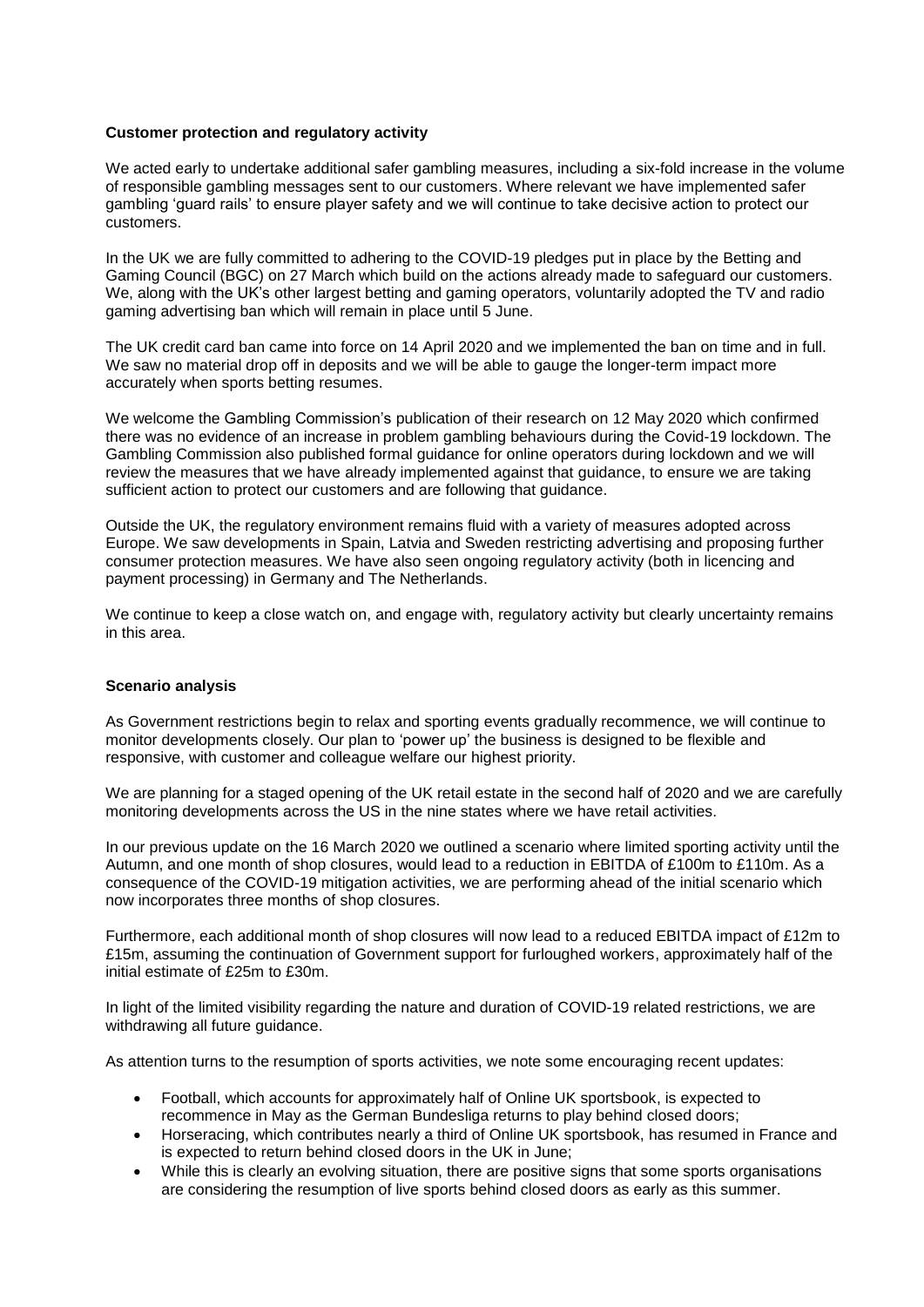#### **Ulrik Bengtsson, CEO, commented:**

*"William Hill has overcome many challenges in its 86-year history, and I am exceptionally proud of the team and their response to the COVID-19 pandemic. We have worked hard to protect them, and in turn they have done the same for our customers.*

*"We reacted quickly to the cancellation of sports activities and the closure of our retail estate. We took immediate measures to save costs, reduce cash outflow and minimise non-essential expenditure by negotiating with our suppliers, cancelling pay rises and executive bonuses and suspending the dividend. We have preserved liquidity and amended the terms of our net debt covenant, leading to significant, balance sheet headroom. This will enable us to continue to invest for growth, most notably in the US, as plans there to roll out sports betting continue apace.*

*"Our ambition to build a digitally led, internationally diverse business of scale is proving beneficial during the disruption as our international online business has performed very strongly. We have accelerated product developments in the US in particular to ensure we are well positioned when sports activity reopens. Our product development teams elsewhere have also excelled themselves during this period of remote working, deploying a range of important new products, most notably a gaming front end to improve navigation and speed for the UK market.*

*"We remain focused on player safety employing ever more customer protection. We are taking care of our teams, securing as many employment opportunities as possible and we are ready to power up the business as soon as COVID-19 restrictions permit.* 

*"Our strategy for the Company remains a simple one – to win with our customers, build agile collaborative teams, and get things done - execution. We are developing products that we are proud of and that will improve William Hill's competitiveness for the long term."*

#### **Analyst conference call**

Ulrik Bengtsson, CEO, Ruth Prior, CFO, and Matt Ashley, CFO (Designate), will host a conference call for analysts at 8:00 a.m. BST today. Dial-in details for the call are: Telephone: +44 20 3936 2999 Participant code: 037434

A replay of the call will be available until 22 May 2020. Dial-in details for the replay are: Telephone: +44 20 3936 3001 Replay code: 086999

# **Trading for the consolidated 17-week period to 28 April 2020**

| Group                             | $-27%$               | $-27%$                | $-31%$                           |                                   |                                  |
|-----------------------------------|----------------------|-----------------------|----------------------------------|-----------------------------------|----------------------------------|
| US                                | $-16%$               |                       | $-19%$                           | 7.2%                              | $+0.5$ ppts                      |
| Retail Like-for-like <sup>2</sup> | $-35%$               | -47%                  | $-29%$                           | 20.2%                             | $+1.4$ ppts                      |
| Online International              | $+21%$               |                       |                                  |                                   |                                  |
| Online UK                         | $-11\%$              |                       |                                  |                                   |                                  |
| Online                            | $-1\%$               | $+7%$                 | $-28%$                           | 9.5%                              | $+1.5$ ppts                      |
|                                   | Total net<br>revenue | Gaming net<br>revenue | Sportsbook<br>amounts<br>wagered | Sportsbook<br>gross win<br>margin | Change in<br>gross win<br>margin |
| In $GBP1$                         |                      |                       |                                  |                                   |                                  |

**Notes** 

Growth rates are based on statutory results unless stated otherwise.

2. Like-for-like (LFL) presents the cumulative results for the period on a same-shops basis (excluding those permanently closed in the prior and current year but including those temporarily closed due to Covid-19).

3. Where pro forma results are stated, this assumes Mr Green was consolidated into the Group at the beginning of January 2019, in order to provide a meaningful comparison.